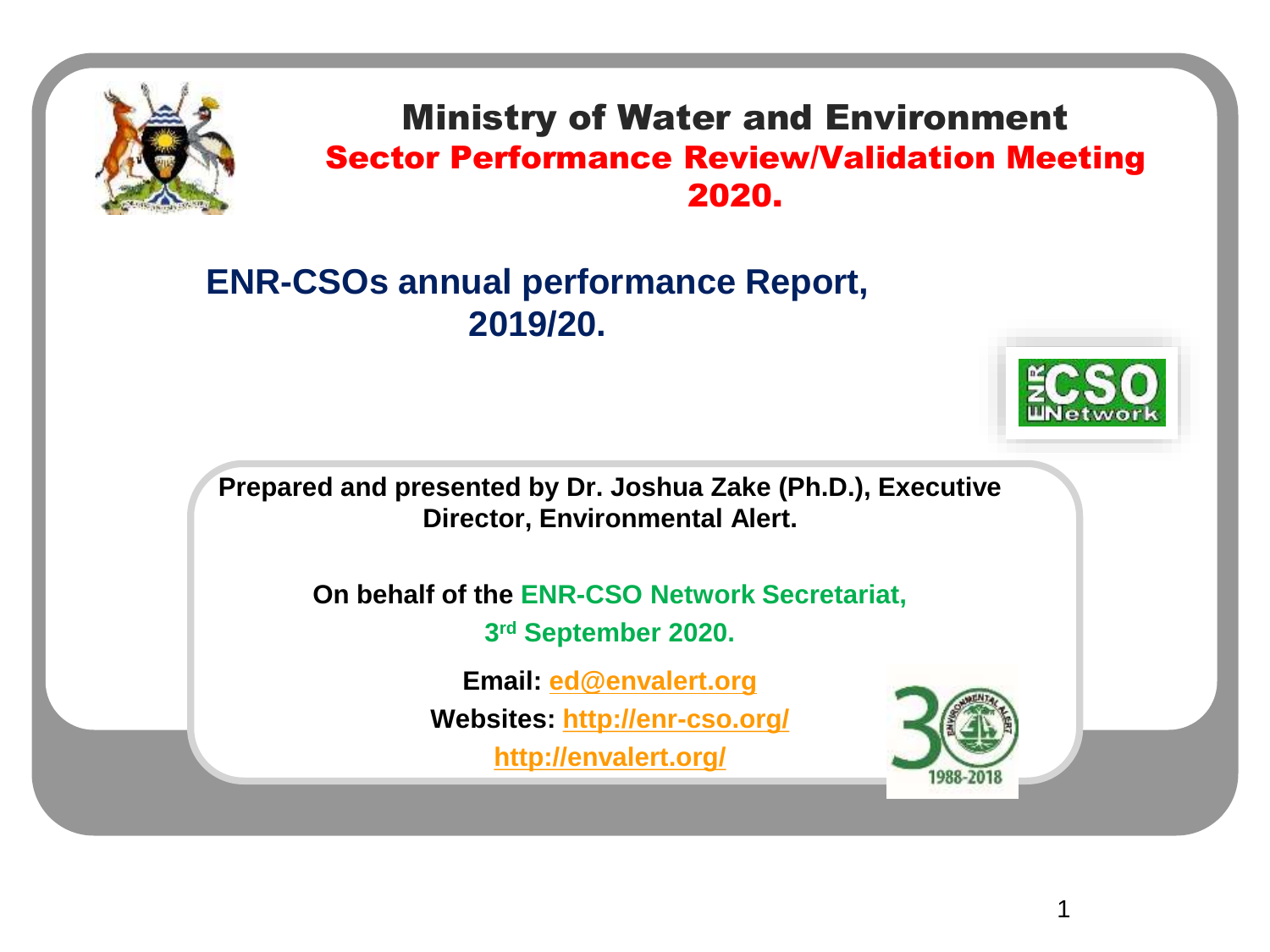### Outline of the Presentation

1.0 Performance: Key Highlights;

2.0 Performance: Indicators;

3.0 Some Key achievements by ENR CSOs;

4.0 Key challenges;

5.0 Key Recommendations;

6.0 About the ENR-CSO Network;

7.0 About Environmental Alert.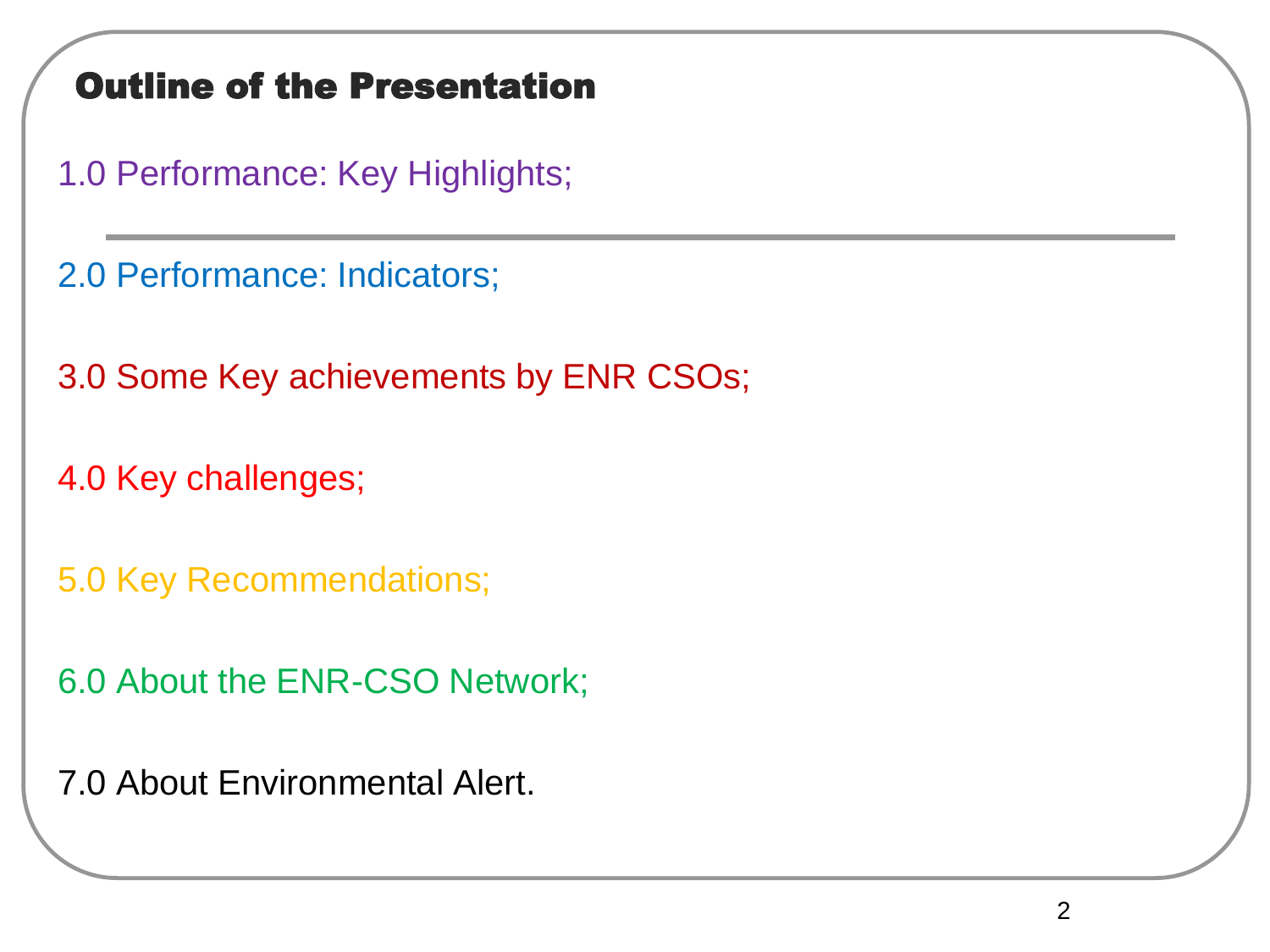### 1.0 Performance: Key Highlights

➢ This FY2018/19, **22 ENR-CSOs** *(i.e. 36% of the membership***)** submitted their individual reports and these are the basis for the consolidated annual *ENR-CSOs annual performance report, 2019/20;*

➢ This FY, there is **a reduction (i.e. by 54%) in financial resources from CSOs from USD 4,317,560 in FY 2017/2018 to USD 1,669,673 in FY 2019/2020.** Whereas the reduction is attributed to reduction in the number of CSOs reporting and associated reduction in financial flows due to the **Global COVID-19 pandemic & the total lockdown.** it is clear, too, that there *were more resources for environment, forestry and climate change.* 



**Figure 1:** ENR CSOs *reporting* (n=2*2*).

**Source:** Consolidated ENR-CSO annual performance report, 20119/20.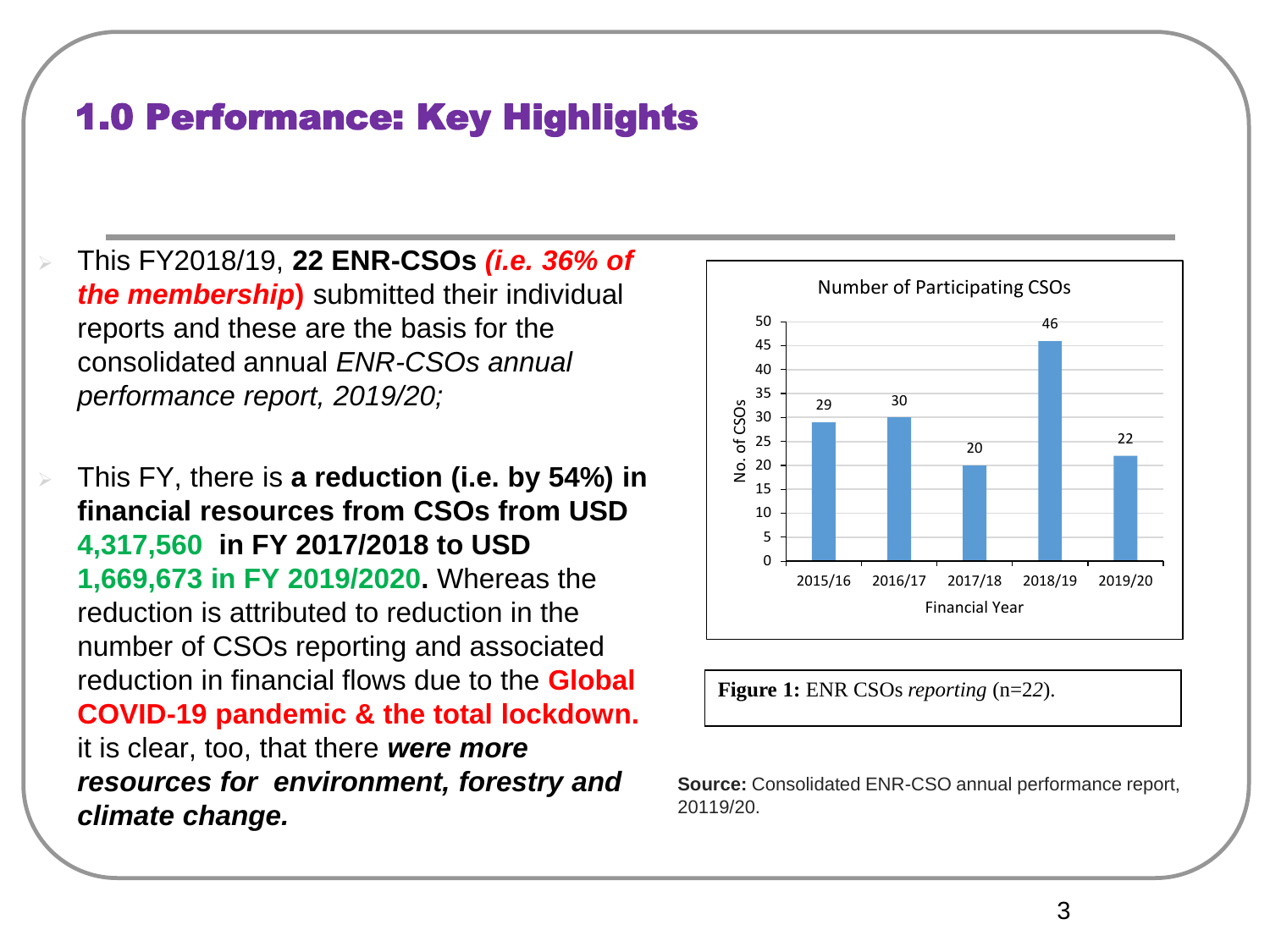### 1.0 Performance: Key Highlights

➢ Much as **the resources invested by the ENR-CSOs in the Forestry, Environment, Wetlands, climate and Governance sectors in the FY2019/20 are comparable**, the investment is higher under **Environment sector.** 

➢ **Cross-cutting issues**  received the lowest



**Source:** Consolidated ENR-CSO annual performance report, 20119/20.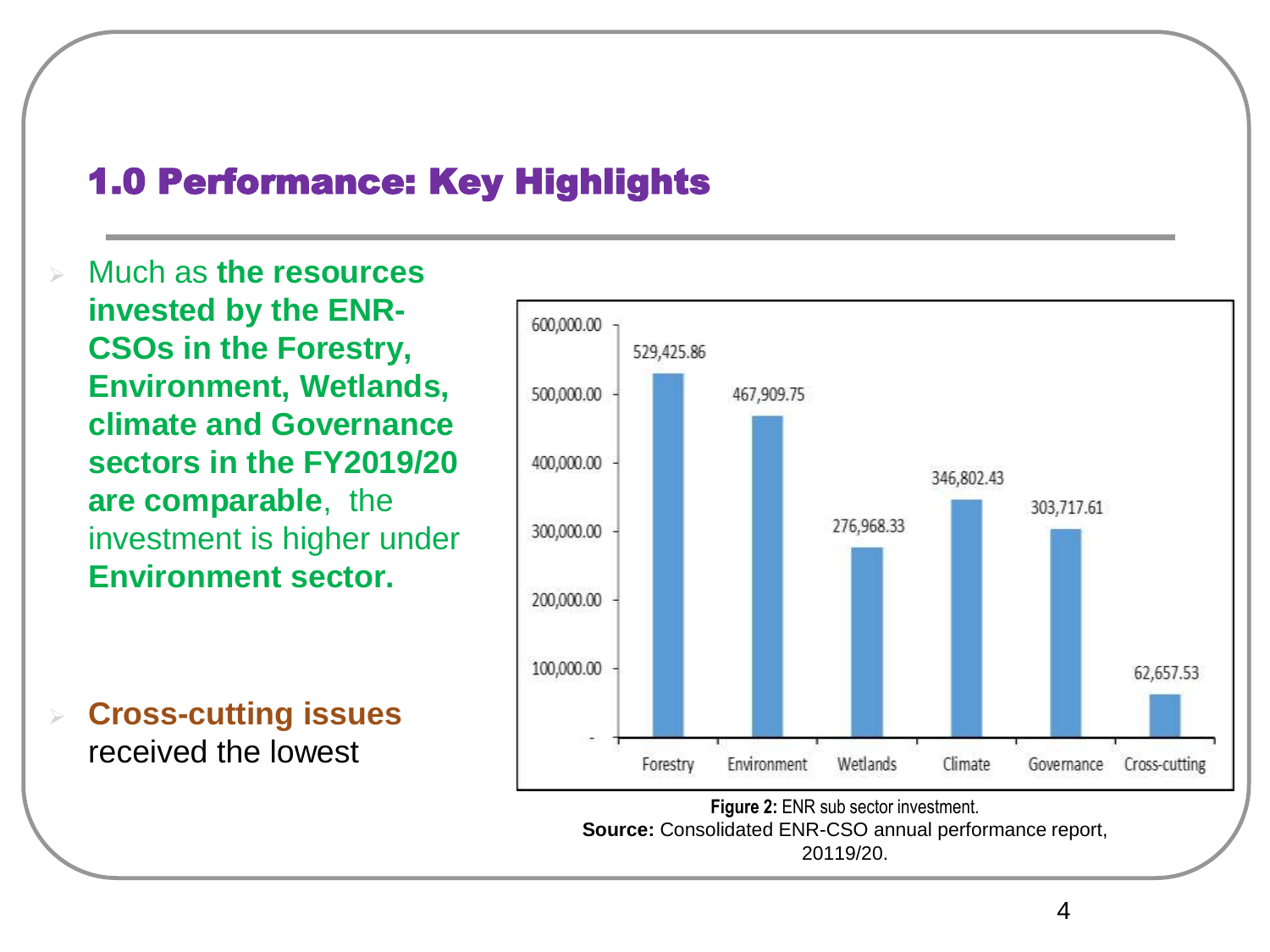## 2.0 Performance: Indicator(s)

**---------------------------------------------------------------------**

#### *Indictors under forestry*

- % Uganda's land area covered by forest
- % natural forest under strict nature reserve
- % survival of tree seedlings past year 3
- % rural households that travel more than 1 km to collect firewood
- % forest reserves under management

**a)** During the FY2019/20, **ENR CSOs** supported **the establishment and maintenance of 12 tree nurseries** *(in Hoima, Kasese, Nakaseke, Kapchorwa, Bulambuli, Kibaale, Mbarara & Isingiro***)** compared to 10 in the previous year.

Furthermore, the CSOs supported the **production and distribution of 916,655 assorted tree seedlings** including both exotic and indigenous thus contributing to restoration of over **825 hectares** of forest land in different parts of the country and targeted *forest dependent communities, Collaborative Forest Management groups, Private Forest Owners, farmer associations/ organizations, women groups, small holder farmers*.

A survival rate of **68% is reported.**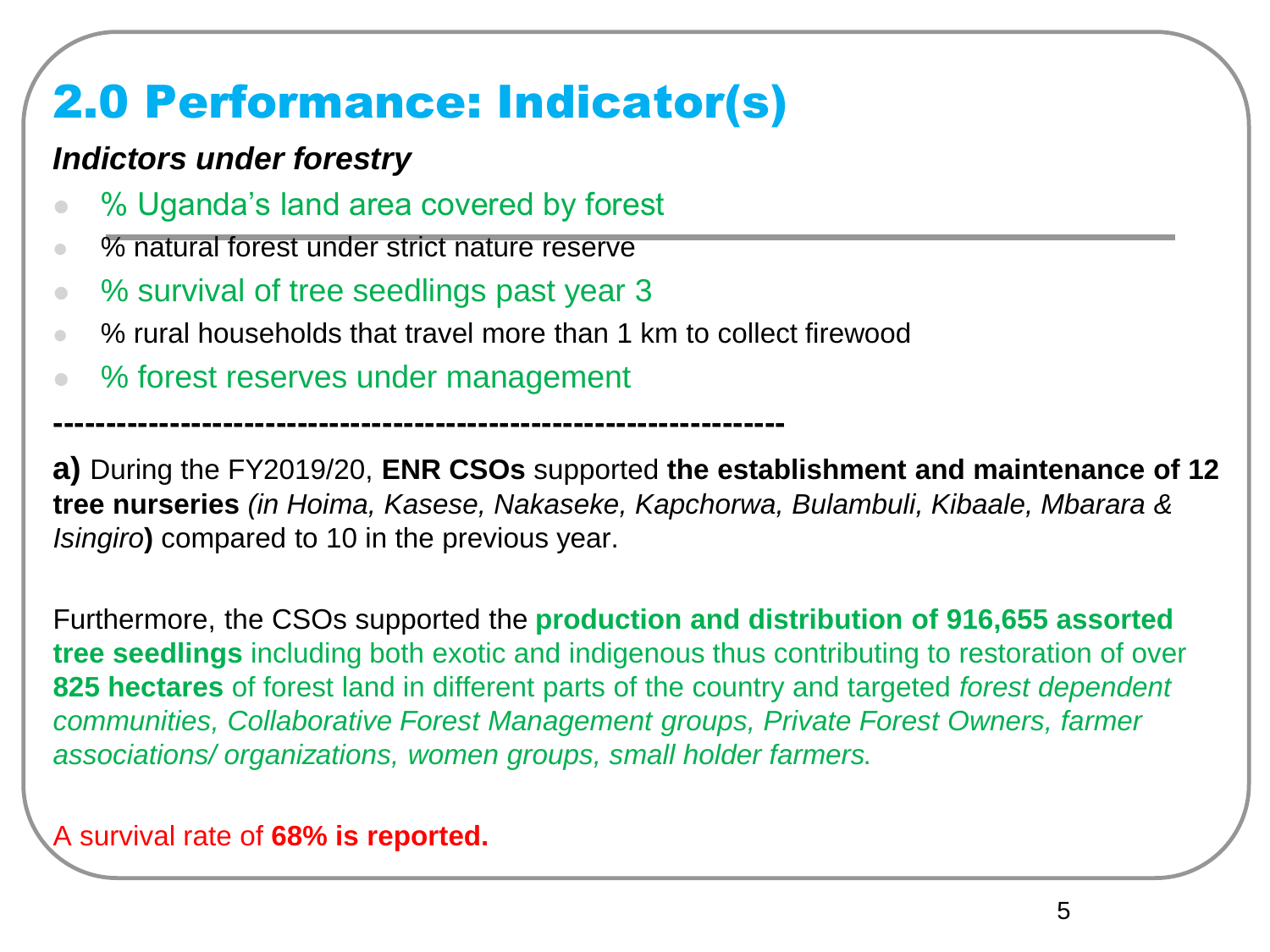## 2.0 Performance: Indicator(s)

#### *Indictors under wetlands*

■ % of Uganda's land area covered by wetlands

**---------------------------------------------------------------------**

● % of Uganda's wetlands used under management plans

a) Civil society have **utilized the presidential directive to evict encroachers in wetlands** to engage communities thereby supporting development of **wetland management guidelines, form wetland management committees and demarcate wetlands i.e. Te abala wetland management committee demarcated 30 kilometers of the Te-abala wetland in Otuke district and refugee settlements marked boundaries of the wetland**. CSOs facilitated the formation of five wetland management committees in the four wetland systems of *Ogwette, Kapeta, Karenga and Unyama in Aswa catchment.* 

Consequently, **1,500 ha of degraded wetlands have been restored**, with installation of concrete pillars at the highest water mark of the wetland, in some instances bamboo seedlings were planted at an interval of 5 meters in between the concrete pillars*.*



*Figure 3: Refugees participating in the demarcation of Kakoni Wetland in Kyaka II refugee settlement.*

**Photo Credit:** Joint Efforts to Save the Environment.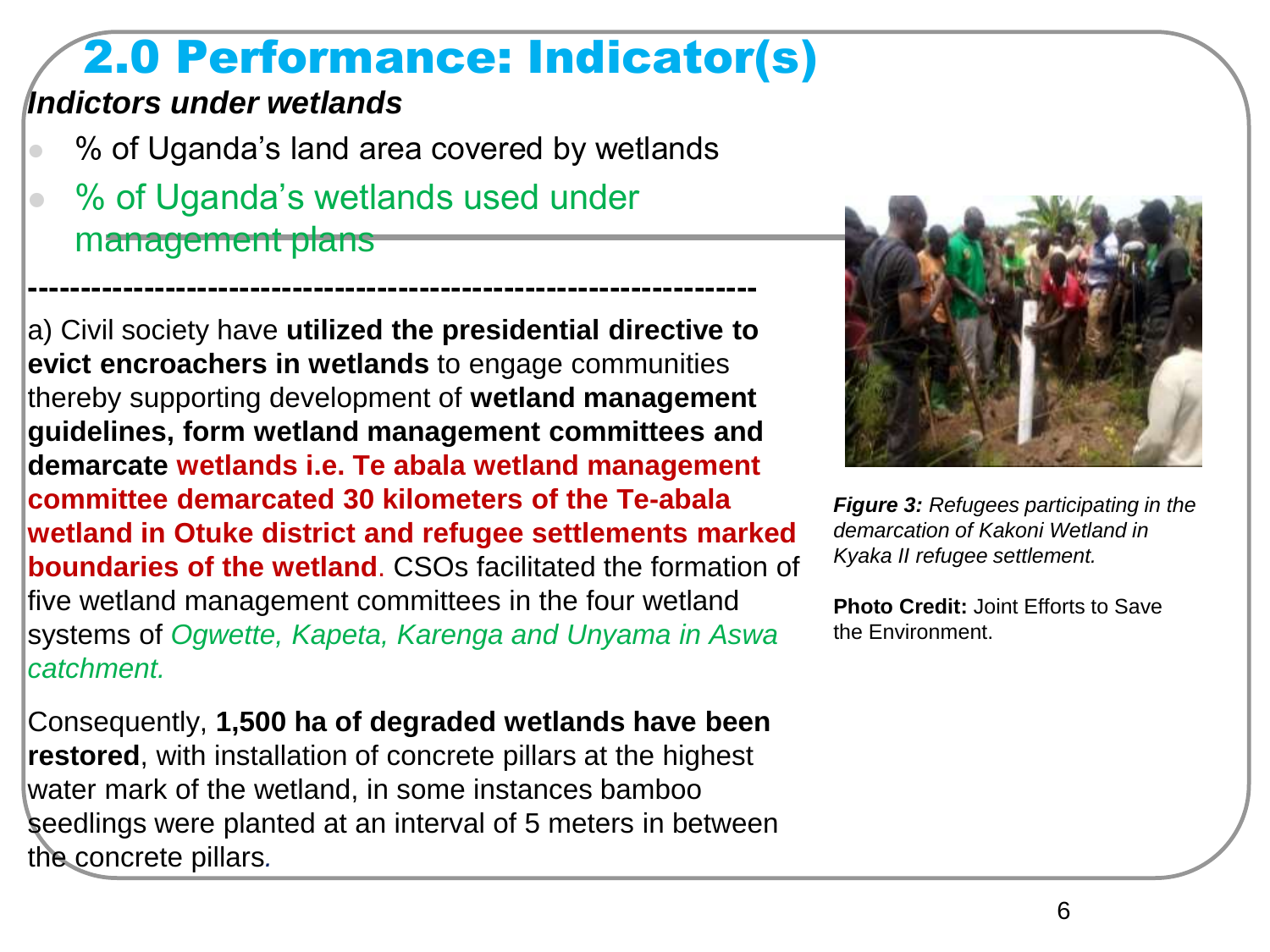### 3.0 Some Key achievements by ENR CSOs

**a) ENR CSOs supported development and review of a number of policy and legal frameworks. Some these include:** *NEMA research coordination; Energy policy review; Wetlands policy and bill review; Regulatory impact assessment review for the forestry policy***;** 

**b)** ENR-CSOs **conducted responsive capacity building for targeting CSOs, Local Governments and Communities in various aspects** (*i.e. green growth principles and concepts; climate change,* …) contributing towards sustainable natural resources management & governance.

**c) ENR-CSO Network growth and outreach** thereby providing opportunity for issue based awareness creation and engagement/participation in decision making process at the national and local levels. Thus, the **network established 6 sub-regional networks – across the country.** 

**d) ENR-CSOs have conducted 25 thematic based studies – which generated issues, information and facts to inform evidence based policy and practice recommendations.** *The list of studies is available in the detailed Consolidated ENR-CSOs annual performance report, 2019/20.*

**e)** ENR CSOs established a **platform for sustainable commercial agriculture focusing on tobacco and sugarcane value chains**. A rapid assessment was undertaken to establish the status in respect to existing practices, community organization and engagement with the private sector. Over 30 selected out-growers (for sugar in Masindi) and 56 contract/licensed farmers (for tobacco in Nwoya) were trained on sustainable and green economy approaches to production.

**f) ENR-CSOs supported various lobby engagements** e.g. Proposed construction of dam along the Murchison falls;

g) ENR-CSOs participated & contributed (through partnership) in processes leading to COP 25 coordinated by the Climate Change Department. *These included: organizing the Pre-COP 25 meeting to inform the country on readiness of the negotiators and develop a CSOs position paper, including a joint CSO dossier for COP 25.*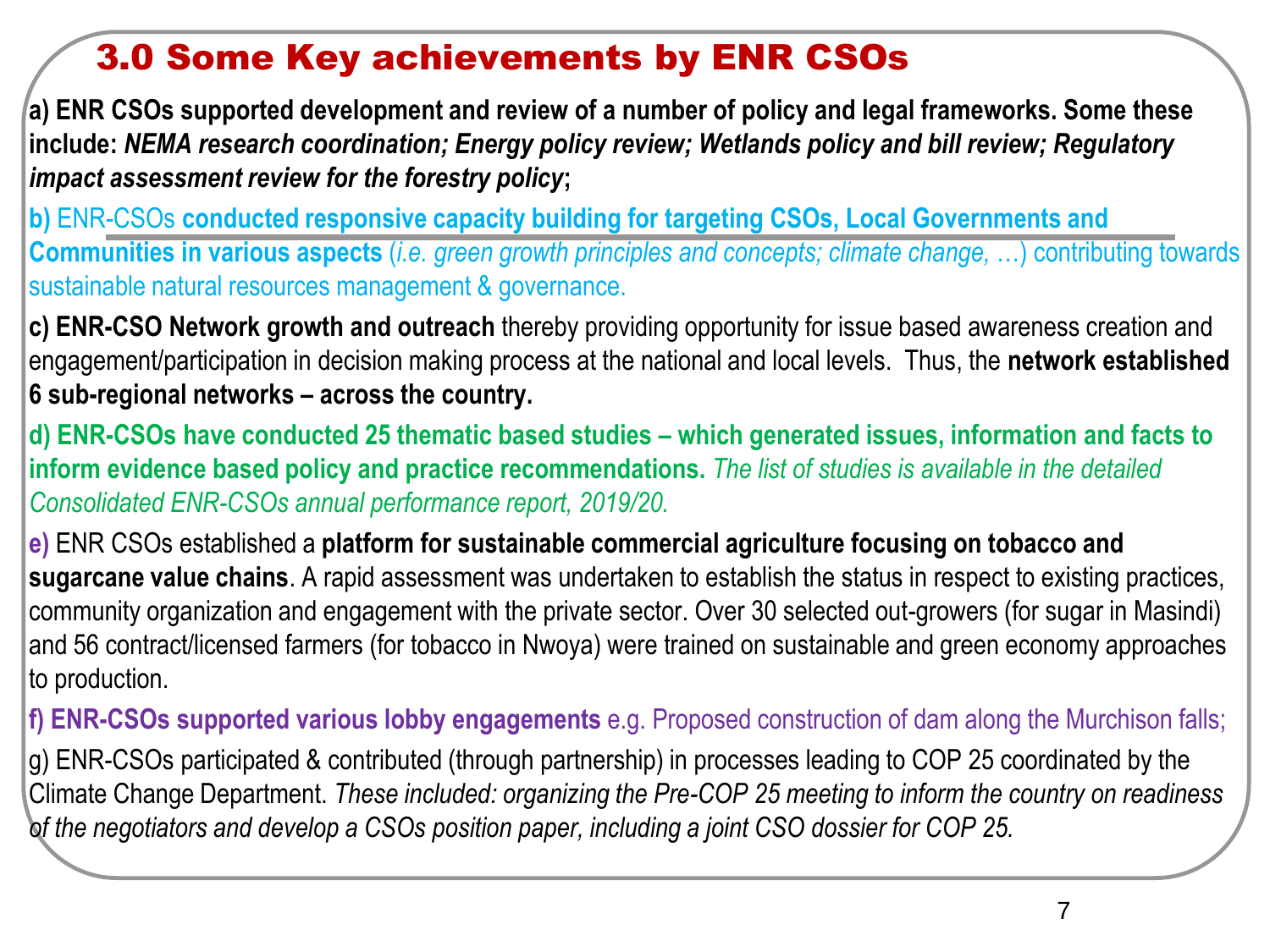# 4.0 Key challenges

**i) Delayed implementation of the undertakings for the previous financial year, 2019/20 –** especially the **undertaking 1:** *mainstreaming guidelines and support preparation of sector specific mainstreaming guidelines for the 4 remaining high impact sectors* 

ii) **The outbreak of the COVD-19 pandemic and associated total lockdown** that resulted restricted movements thus limitations in implementation and enforcement.

**iii) Insufficient budget allocation to District Local and Lower Local Governments to implement their mandate**. This limits their capacity to implement existing policy frameworks thus poor extension service delivery, weak supervision, monitoring and enforcement.

**iv) Rising water levels that have submerged most of the wetlands** – negatively impacting livelihoods & economic **activities** 

**v) Lack of a National comprehensive vulnerability assessment** to guide climate change adaptation actions country wide.

**vi)** Continued **illegal land titling of protected areas** for large investments in agro-commodities e.g. sugarcane,..

**vi) Insufficient forestry research to inform policy and practice for advancing sustainable forest management.** 

vii) Low adoption and use of more efficient and effective technologies and innovations.

**viii)** Rapid urbanization with inadequate physical planning resulting into increased pollution levels.

**ix) Irregularities in the Collaborative Forest Management Process characterized by unfair land allocation and inequitable benefit sharing mechanisms.**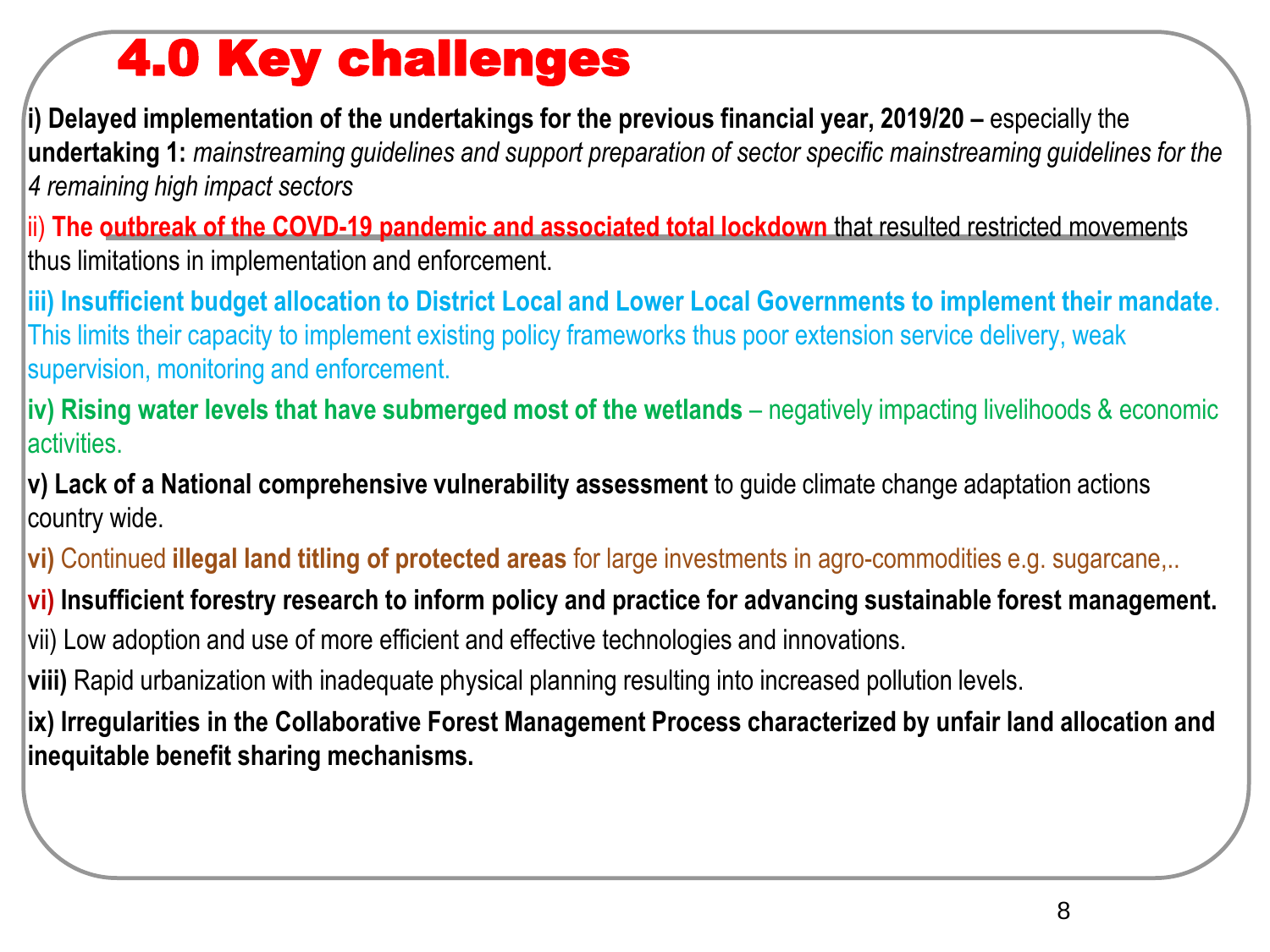## 5.0 Key Recommendations

**A). Fast-tracking implementation of the undertaking 1 towards completion.** MWE prioritizes planned actions and integrates undertakings in the annual work plans and budgets.

**B)** MWE through the **different department and agencies steps up efforts in resource mobilization through proposal developments, targeting international climate financing opportunities (i.e. Adaptation and the Green Climate Fund).**

**C)** MWE and development partners need **to develop covid-19 business continuity and recovery plans, because COVID-19 is here to stay!** *Thus, Environment, natural resources and climate action especially responses to disasters impacts and effective regulation of environment, water and natural resources management should be integrated in these plans.* 

**D).** With support of CSOs, MWE-WMD **should fast track the approval of the wetlands policy & bill and the forestry policy & bill.**

**E). Kampala Capital City Authority, other U**rban authorities and Partners **should develop clear guidelines to be followed by the citizens regarding management of waste along the generation chain, among other actions.**

**F).** The **Research and outreach program by National Forestry Research Institute** should be strengthened to facilitate dissemination and upscaling of proven forestry research outputs by the community and private sector

**G)** MWE/FSSD **should fast track the approval of benefit sharing policy with in the Collaborative Forest Management Process but also create more awareness among actors**

**H)** MWE through the WMD and Development Partners should **develop a National Program targeting conservation, restoration and wise use of the 12 Ramsar sites in Uganda.**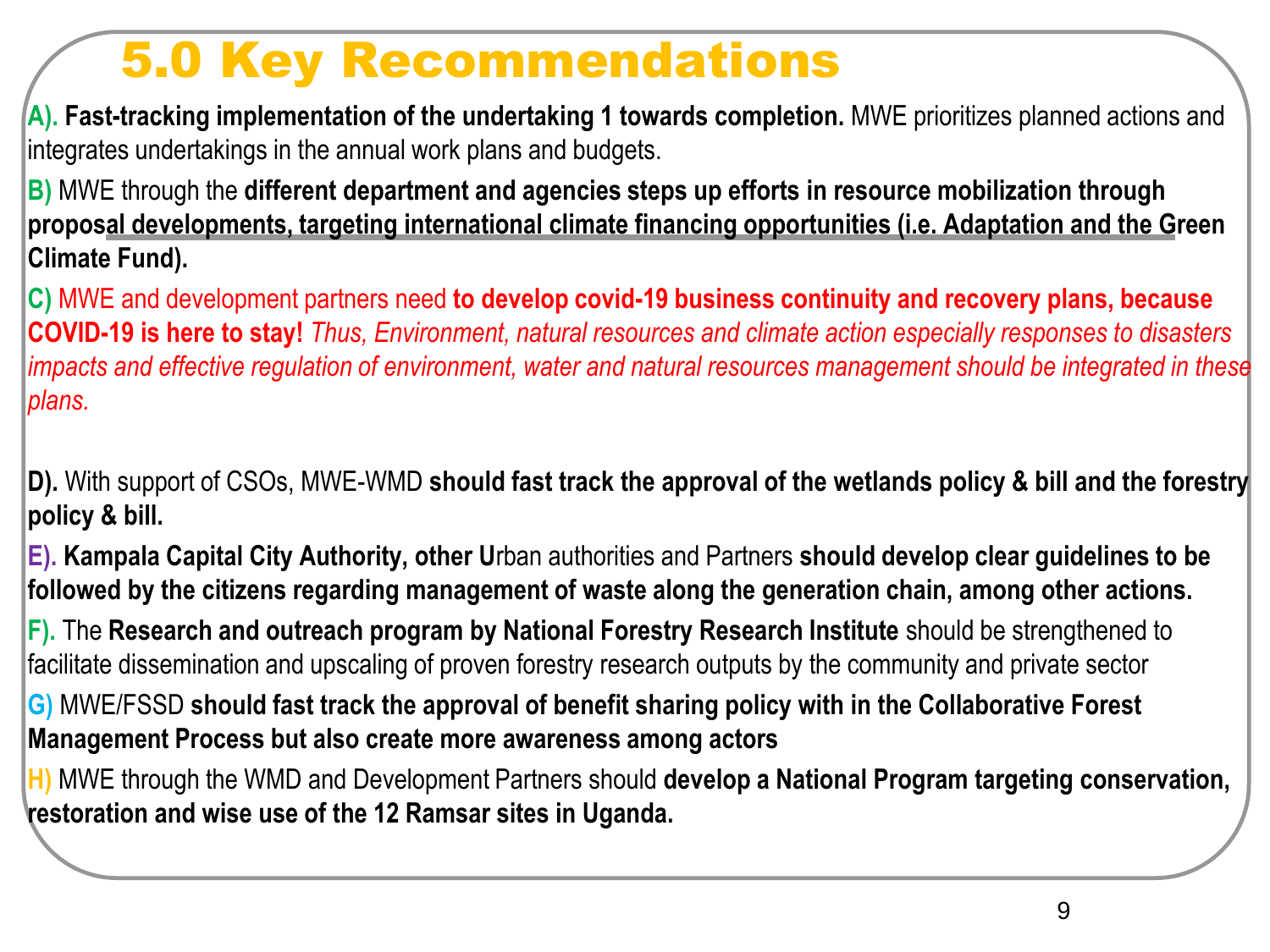## **6.0 About the ENR-CSO Network**

- ⚫ Founded **in 2009, the ENR-CSO Network is a semi-formal network** whose **Vision** is, *'*Uganda's environment and natural resources sustainably managed for (socio-economic) transformation*.'*
- ⚫ **Mission:** *'*Promoting and advocating for good governance of Uganda's environment and natural resources*.*'

#### *Key Result areas for the ENR-CSO Network:*

- 1) Enhanced joint advocacy and strategic engagement
- 2) Capacity strengthening of ENR CSO Network members
- 3) Improved information management and sharing
- 4) Enhanced ENR CSO Network membership and partnerships management
- 5) ENR CSO Network financial and institutional sustainability
- ⚫ The **ENR-CSO Network Secretariat** is hosted at **Environmental Alert**.
- **Eurther information is available at: <http://enr-cso.org/>**